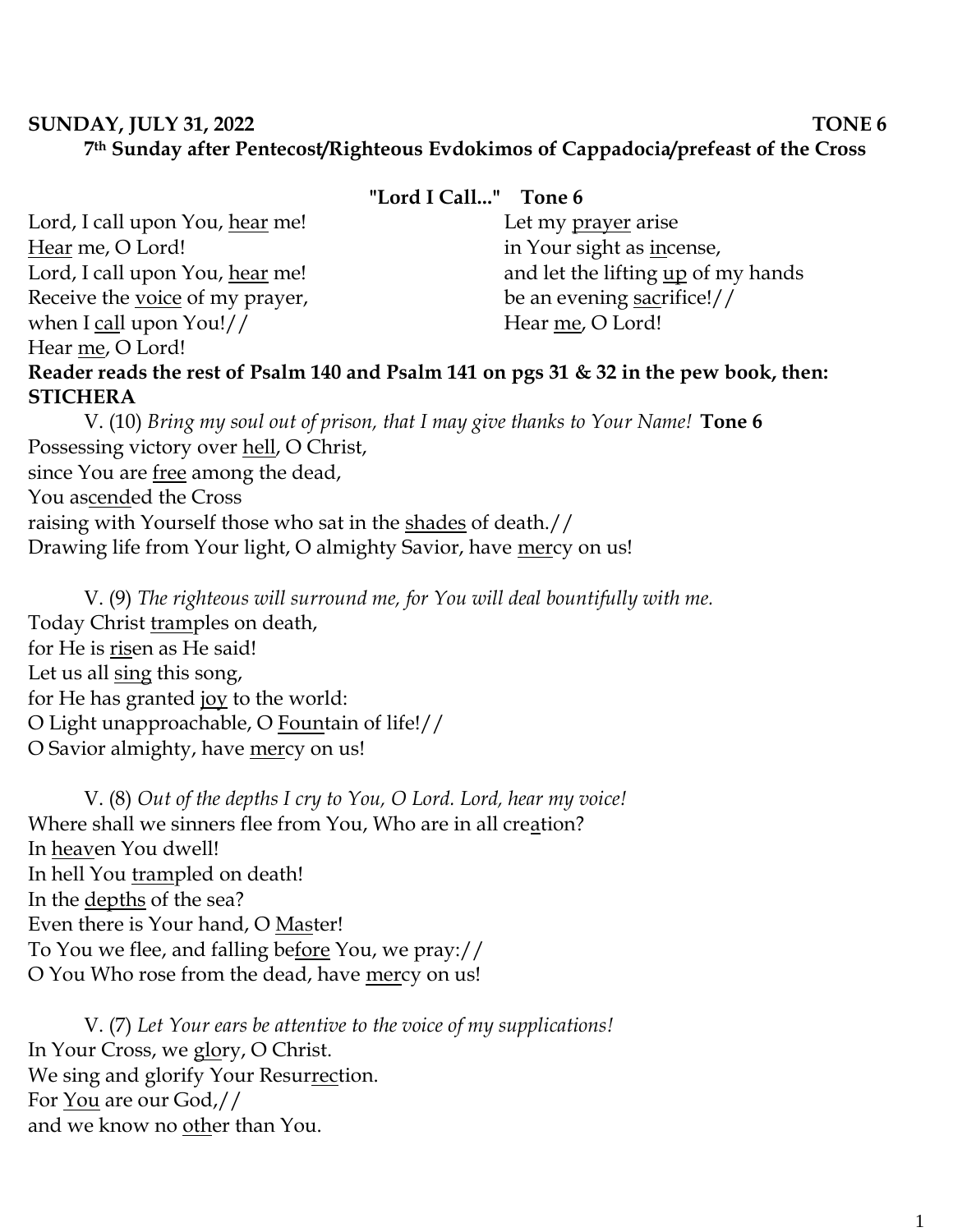V. (6) *If You, O Lord, should mark iniquities, Lord, who could stand? But there is forgiveness with You.*  Tone 1 Now, as we celebrate the prefeast, let all human nature leap with joy, for the Tree of the Cross, the assurance of healing, which gives release from all sickness, suffering and affliction,// will be set before all the faithful!

V. (5) *For Your Name's sake I wait for You, O Lord. My soul has waited for Your word; my soul has hoped on the Lord.* 

Come, O faithful, let us behold the strange wonder: How the Tree of the Cross quenches the fire of every infirmity and extinguishes the burning heat of the passions in those who celebrate its prefeast with faith// and honor the celebration!

V. (4) *From the morning watch until night, from the morning watch, let Israel hope on the Lord!*  All the living celebrate the prefeast with those who have died. For the Tree of Life, the protector of all, the Resurrection of the dead, which killed hell,// now comes to give true grace and healing to all.

V. (3) *For with the Lord there is mercy and with Him is plenteous redemption, and He will deliver Israel from all his iniquities.* **Tone 8** O blessed, divinely-wise Evdokimos, **\* Pronounced: ev – DO – ki - mus** Your pure soul, shining with right-glorifying understanding, and shedding the light of the radiance of virtue, illumined the fullness of the faithful, and dispelled the darkness of demons. Therefore, we all honor you, O wondrous one,// for you share in ever-present grace.

V. (2) *Praise the Lord, all nations! Praise Him, all peoples!* Possessed of a compassionate soul, a chaste mind, a vigilant heart, unwavering faith and truly sincere love, you passed over from earth to the heavens, and made your abode with the choirs of the righteous. Therefore, we all honor you with sacred hymns// and call you blessed, O holy Evdokimos.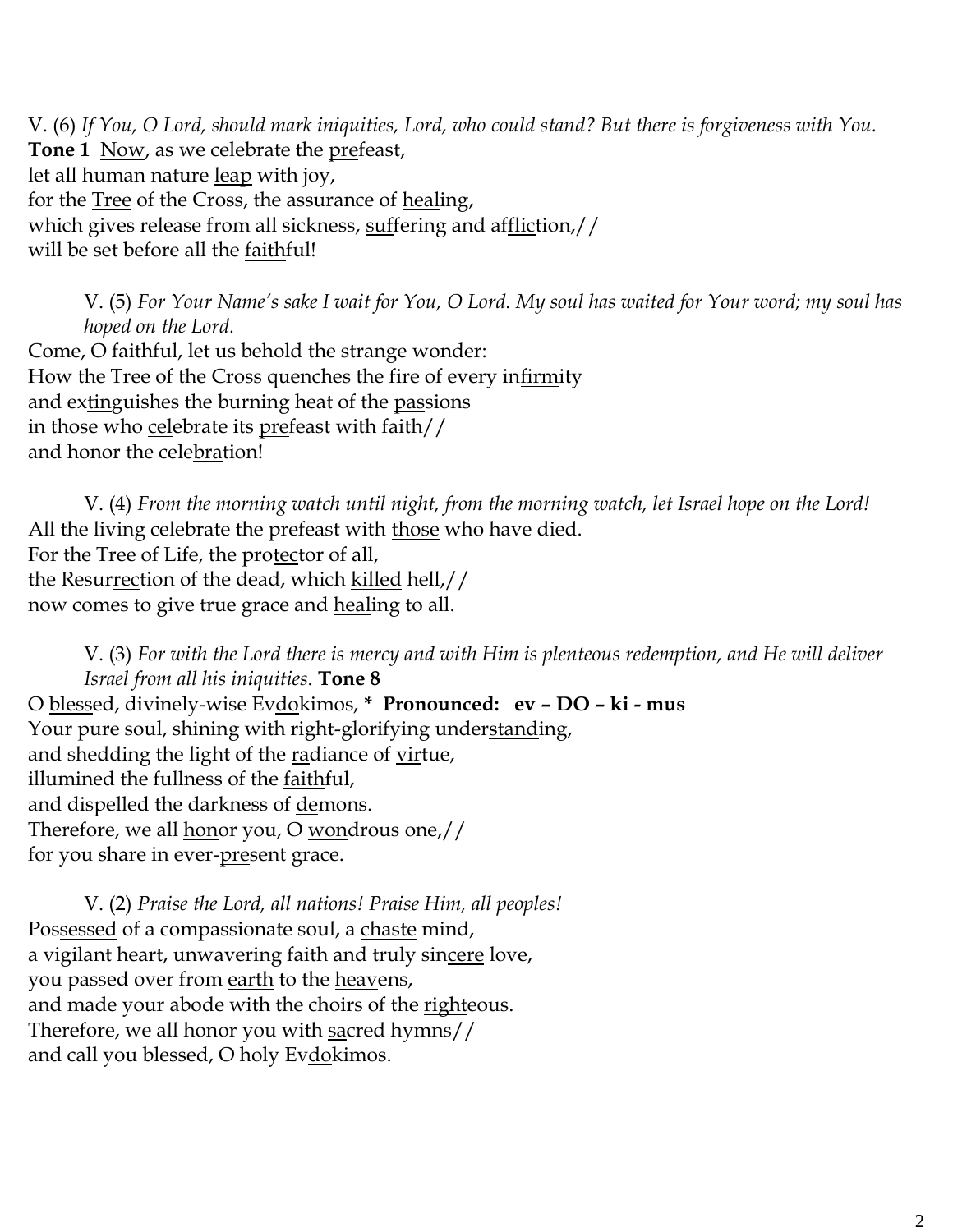V. (1) *For His mercy is confirmed on us, and the truth of the Lord endures forever.*  Strengthened by divine teachings, you drove carnal passions away from your soul and became a pure abode of the Holy Trinity. Therefore, you have departed into di<u>vine</u> delight, since God has preserved your **body** incorrupt by godly judgments known to Him alone,// Who clearly glorifies you, O Evdokimos.

*Glory to the Father, and to the Son, and to the Holy Spirit;* **Tone 1** Today the holy words of David indeed reach their fulfillment! For behold, we bow down in public before the footstool of Your <u>own</u> pure feet! We place our hope in the shelter of Your wings as we cry out to You: O Most compassionate one, Let the light of Your countenance shine upon us! Exalt the horn of Your right-glorifying people In the exaltation of your precious Cross,// Most merciful Savior!

*now and ever, and unto ages of ages. Amen.* **Tone 6** *(Theotokion – Dogmatikon)* Who will not bless you, O most holy <u>Virg</u>in? Who will not sing of your most pure childbearing? The only-begotten Son shone timelessly from the **Father**, but from you He was ineffably incarnate. God by nature, yet <u>Man</u> for our sake, not two persons, but one known in two natures. Entreat Him, O pure and all-blessed Lady,// to have mercy on our souls!

## **APOSTICHA**

Tone 6 Your Resurrection, O Christ our Savior, the Angels in heaven sing! Enable  $us$  on earth//</u> to glorify You in <u>pur</u>ity of heart!

V. *The Lord is King; He is robed in majesty!*  Destroying the gates of hell, breaking the chains of death, You resurrected the fallen human race as almighty God!// O Lord, Who rose from the dead, glory to You!